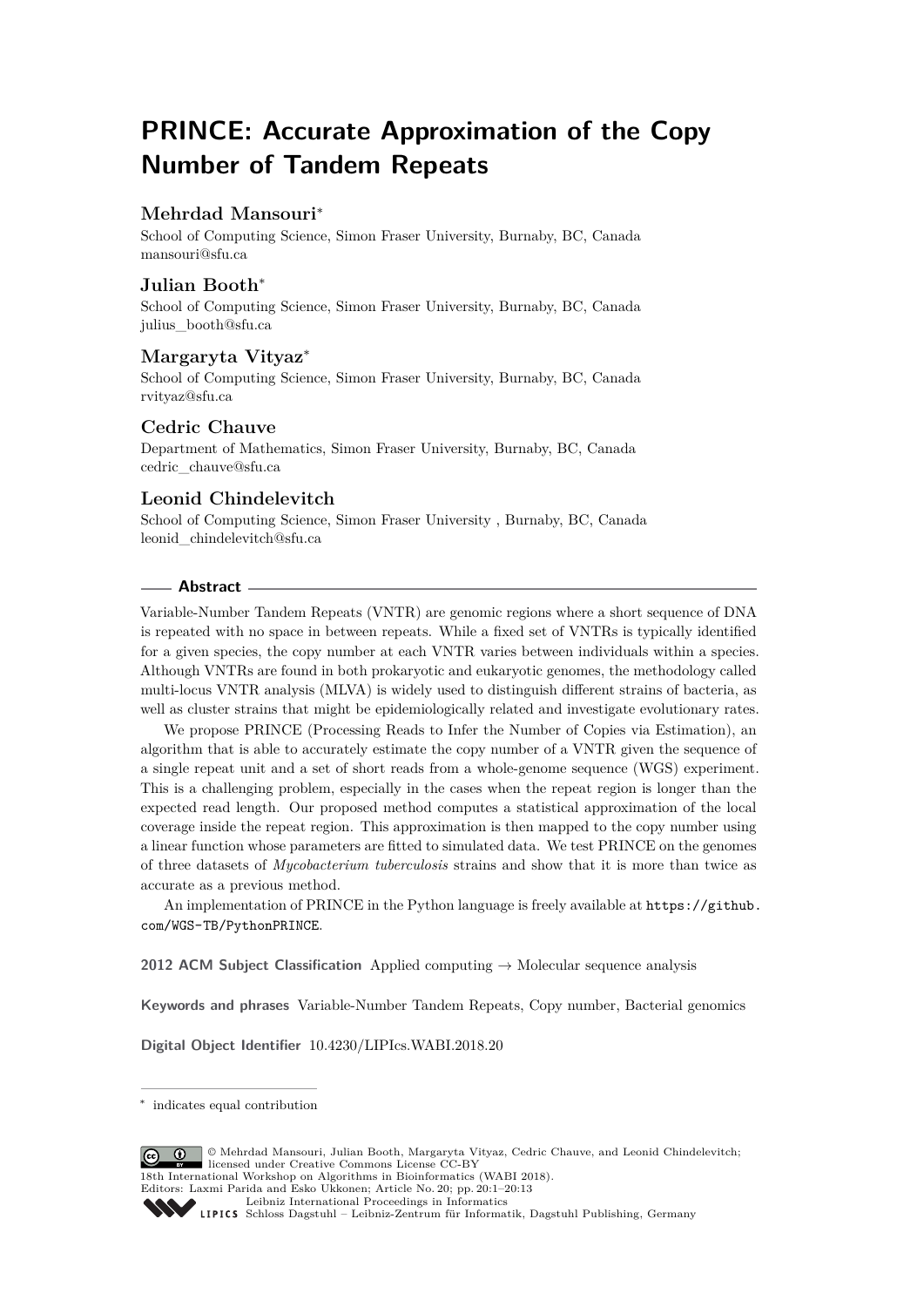#### **20:2 PRINCE for Tandem Repeat Copy Numbers**

**Funding** CC and LC are funded by NSERC Discovery grants and a CIHR/Genome Canada Bioinformatics/Computational Biology grant. LC is funded by a Sloan Foundation Fellowship.

**Acknowledgements** The authors would like to thank Ted Cohen and Vineet Bafna for helpful discussion and Jennifer Gardy and Jennifer Guthrie for providing assistance with the data used in our analysis.

# **1 Introduction**

Variable number tandem repeats (VNTRs) are genomic locations where identical or highly similar sequences of DNA are repeated in tandem (i.e. with no spaces in between repeats). One reason for the importance of VNTRs in bacterial genomics is their use in the identification of related bacterial strains [\[2,](#page-10-0) [29\]](#page-11-0). For instance, 24 VNTR loci are used for *Mycobacterium tuberculosis* typing because of their reproducible nature and highly discriminatory typing results [\[30\]](#page-11-1). Related bacterial strains will typically have similar or identical copy numbers (CNs) at these loci, a feature used to identify clusters of potentially related strains in the molecular epidemiology of infectious diseases [\[20,](#page-11-2) [19\]](#page-10-1). In addition, the study of VNTR data has been used to glean information about bacterial lineage and pathogenicity [\[23\]](#page-11-3).

The prediction of CNs for targeted VNTR regions from whole-genome sequencing (WGS) is a well-recognized problem, that needs to be solved in order to relate bacterial strains sequenced using WGS to those genotyped in the past with PCR-based methods [\[17\]](#page-10-2). Unlike the previously solved problem of reconstructing spoligotypes [\[5\]](#page-10-3), this problem presents specific challenges. The difficulty arises from the fact that in many instances, the reads produced by WGS are too short to cover the entire repeat region [\[13\]](#page-10-4). Instead, they only cover small sections of the repeats and cannot be assembled to reconstruct the entire, multi-copy, VNTR region [\[27\]](#page-11-4), preventing the direct resolution of CNs. However, reads generated from the VNTR region are likely to result in an apparent higher depth of coverage of the repeated pattern compared to the average depth of coverage for the rest of the genome, a signal that can be leveraged to predict the CN.

In theory, the "coverage depth ratio" (CDR) between the repeated pattern and the rest of the genome should be roughly equal to the CN of the VNTR region. However, several factors complicate matters. Repeat sequences can be similar to other regions within the genome, so a subsequence of a repeat sequence can appear in unrelated parts of the genome. What makes things even more challenging is that the repeated sequences may share subsequences with one another. As a result, the CDR between repeat and non-repeat regions can be highly influenced by similar, but unrelated, regions, biasing it toward higher values. Additionally, read errors and single-nucleotide polymorphisms (SNPs) between the sample and the reference repeated sequence can cause reads to not be identified as belonging to the VNTR region, biasing this ratio toward lower values.

There are three types of tandem repeats, which differ according to the length of the sequence being repeated [\[31\]](#page-11-5), which we refer to as the *template* for the tandem repeat. The first one is short tandem repeats (STRs) or microsatellites, whose templates range between 1 and 6 base pairs. The second one, the focus of this paper, is VNTRs or minisatellites, whose templates are typically between 10 and 100 base pairs. The third type of repeat, copy number variations (CNVs), involves large templates of size 1000 base pairs and above.

There are a number of methods that work with microsatellites. These methods typically rely on the tandem repeat to be fully contained within the read or paired-end reads, and are therefore limited by their length. Examples of such methods include lobSTR [\[15\]](#page-10-5) and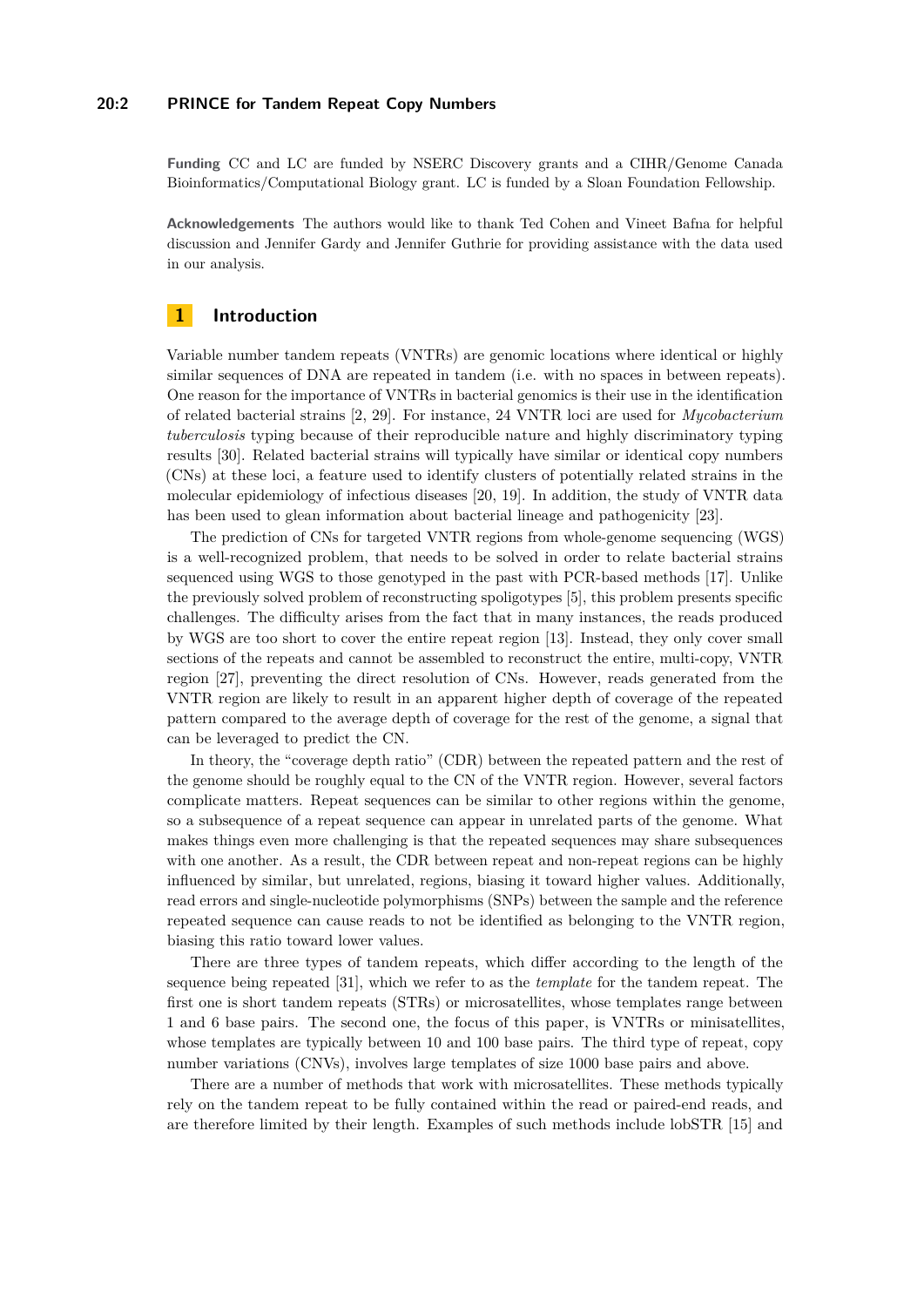#### **M. Mansouri, J. Booth, M. Vityaz, C. Chauve, and L. Chindelevitch 20:3**

HipSTR [\[33\]](#page-11-6). In addition, a number of tools, such as STRViper [\[4\]](#page-10-6) and STRait Razor [\[34\]](#page-11-7), focus on identifying repeat templates, rather than predicting the CN for a given template.

A wide range of algorithms has also been developed for CNVs. They generally fall into five categories: paired-end mapping, split read, read depth, de novo assembly of a genome, and combination of the above approaches. Read depth based methods are typically used for CNV detection, and the rest are typically used for CNV identification [\[36\]](#page-11-8). Read depth methods typically rely on dividing the genome into windows of at least 100 base pairs [\[35\]](#page-11-9). However, this cannot provide enough resolution for VNTRs, whose templates typically have a length smaller than 100 base pairs. Another issue is that these methods tend to pre-train their model on the human genome, and are not directly applicable to bacterial genomes [\[35,](#page-11-9) [1\]](#page-10-7).

Relatively few methods have been developed to address the problem of predicting CNs of minisatellites (VNTRs) from WGS data. To the best of our knowledge, there are only two such methods that are broadly applicable: CNVeM [\[32\]](#page-11-10) and ExpansionHunter [\[7\]](#page-10-8). CNVem uses a probabilistic model that utilizes the inherent uncertainty of read mapping and uses maximum likelihood to estimate locations and copy numbers. ExpansionHunter is designed to work with PCR-free WGS short-read data. It distinguishes three categories of reads: spanning, flanking and in-repeat reads in a BAM file and used basic statistical techniques to estimate the copy number from them. Unfortunately, we were not able to successfully apply CNVeM to our data, and thus report on the results of comparing our method to ExpansionHunter in this paper.

Three other existing methods work in a similar context to ours and are worth mentioning. The first one of these methods, TGS-TB [\[28\]](#page-11-11), was specifically developed to work for *Mycobacterium tuberculosis*, the organism which we use as the pilot application in our work. However, it requires a minimum read length of at least 300 base pairs, which exceeds the most commonly used short read technologies, and is not applicable to our data. The second one, adVNTR [\[3\]](#page-10-9), is based on a Hidden Markov model (HMM) trained on the human genome. This method is not directly comparable to ours as it uses not only the template sequence, but also information about the region flanking each VNTR. The final one, VNTRseek [\[12\]](#page-10-10), is designed for detecting VNTRs, not predicting the CNs of VNTRs with known templates.

In this paper we propose a method called PRINCE (Processing Reads to Infer the Number of Copies Exactly), which successfully addresses the challenges of determining CNs for VNTR in bacterial genomes. PRINCE accomplishes the goal of VNTR CN estimation by training a model using reads simulated from a reference genome with computationally "spiked-in" VNTRs that have known copy numbers. For each template, the prediction takes place in two stages, the first of which is independent of the considered reference genome and depends only on the template while the second one is reference-dependent. In the first stage, reads are recruited in a computationally efficient manner by finding exact *k*-mer matches to the template within the reads. The recruited reads are then compared to the template to compute an overall matching score based on coverage and sequence features. In the second stage, PRINCE fits the dependency of the known CNs on the matching score using linear regression. For an input consisting of previously unseen WGS data, the reads are recruited in the same way and the CNs are calculated from the resulting match score using the fitted parameters.

We have tested PRINCE on two datasets consisting of *M. tuberculosis* genome reads (135 samples in total) as well as a simulated dataset. We show that the CNs estimated by PRINCE are consistently closer to the true CNs than the ones predicted by ExpansionHunter, and that the estimation remains robust for a range of coverages, read qualities and copy numbers. PRINCE is freely available at <https://github.com/WGS-TB/PythonPRINCE>.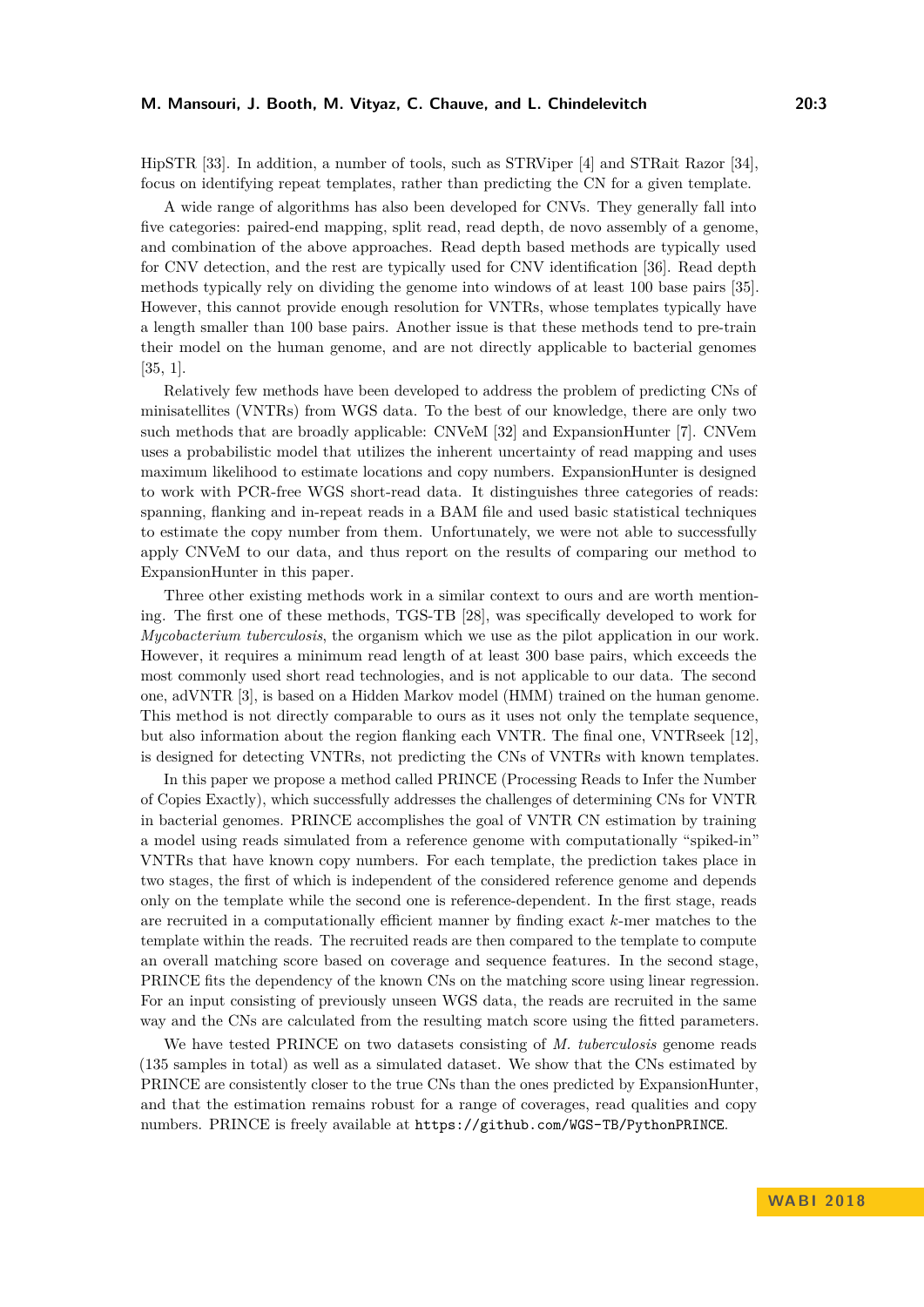# **2 Methods**

#### **2.1 Problem Description**

The objective of PRINCE is to find the CNs within VNTRs in a genome exclusively from a set of short reads, a set of templates (one per VNTR), and a reference genome. In this section we define the relevant terminology.

- **Definition 1:** A *template* is the repeat unit of a VNTR, sometimes also referred to as the pattern of a VNTR. We define *T* as the set of templates, i.e.  $T := \{t_i\}_{i=1}^m$ , where  $t_i$  is the *i*-th template and *m* is the number of templates.
- **Definition 2:** The *copy number*  $c_i$  is the number of times a template  $t_i$  is repeated in tandem in a genome  $G$ , possibly with errors. We define **c** as the vector of the  $c_i$ 's corresponding to each  $t_i$  in  $T$ , and write  $\mathbf{c} := [c_1, \ldots, c_m]$ .
- **Definition 3:** The *match score*  $s_i$  is a proxy for the copy number of a template computed by PRINCE. We define **s** as the vector of match scores corresponding to each *t<sup>i</sup>* in *T*, and write  ${\bf s} := [s_1, \ldots, s_m].$
- **Definition 4:** A *read*  $r_j$  is a subsequence of length *L* of a genome *G*, possibly corrupted by sequencing errors. We define *R* as the set of reads, i.e.  $R := \{r_j\}_{j=1}^n$ , where *n* is the number of reads.

Given an assembled reference genome  $G_r$  for training and the template set *T*, PRINCE infers the parameters of a linear model for predicting copy numbers of the templates in the set *T*. Using this model, given an input of a set of reads *R* from a genome  $G \neq G_r$ , PRINCE estimates the copy number vector **c**, i.e. the number of times  $c_i$  that the *i*-th template  $t_i \in T$ is repeated in tandem in the genome *G*, for each of the VNTRs.

#### **2.2 Overview**

PRINCE can be thought of as the function composition  $\mathbf{g}(f(R))$ . Let R represent the domain of read sets, *S* represent the domain of match score vectors and *C* represent the domain of copy number vectors. Then

 $f: \mathcal{R} \to S$  $g: S \to C$ 

A different  $g_i$  is fitted to each  $t_i$  and is dependent of the reference genome  $G$ , whereas  $f$  is a recruitment and scoring algorithm that works in the same way for all the templates and is independent of the reference genome *G*. The process PRINCE uses is shown in Figure [1.](#page-4-0)

#### **2.3 Parameter Fitting and Copy Number Prediction**

PRINCE's **g** function is fitted using simulated reads, generated from the given reference genome *G*. This is done to account for all possible copy numbers. Using a range of copy numbers at each VNTR allows PRINCE to uncover the true relationship between match score and copy number. The relationship is assumed to be linear, which follows from the assumption that the depth of coverage is approximately uniform throughout the genome.

We generated artificial genomes by removing the VNTR regions in assembled genomes and inserting varying but known numbers of copies of each template back into the genome. Simulated reads were generated from these artificial genomes using the ART software [\[16\]](#page-10-11).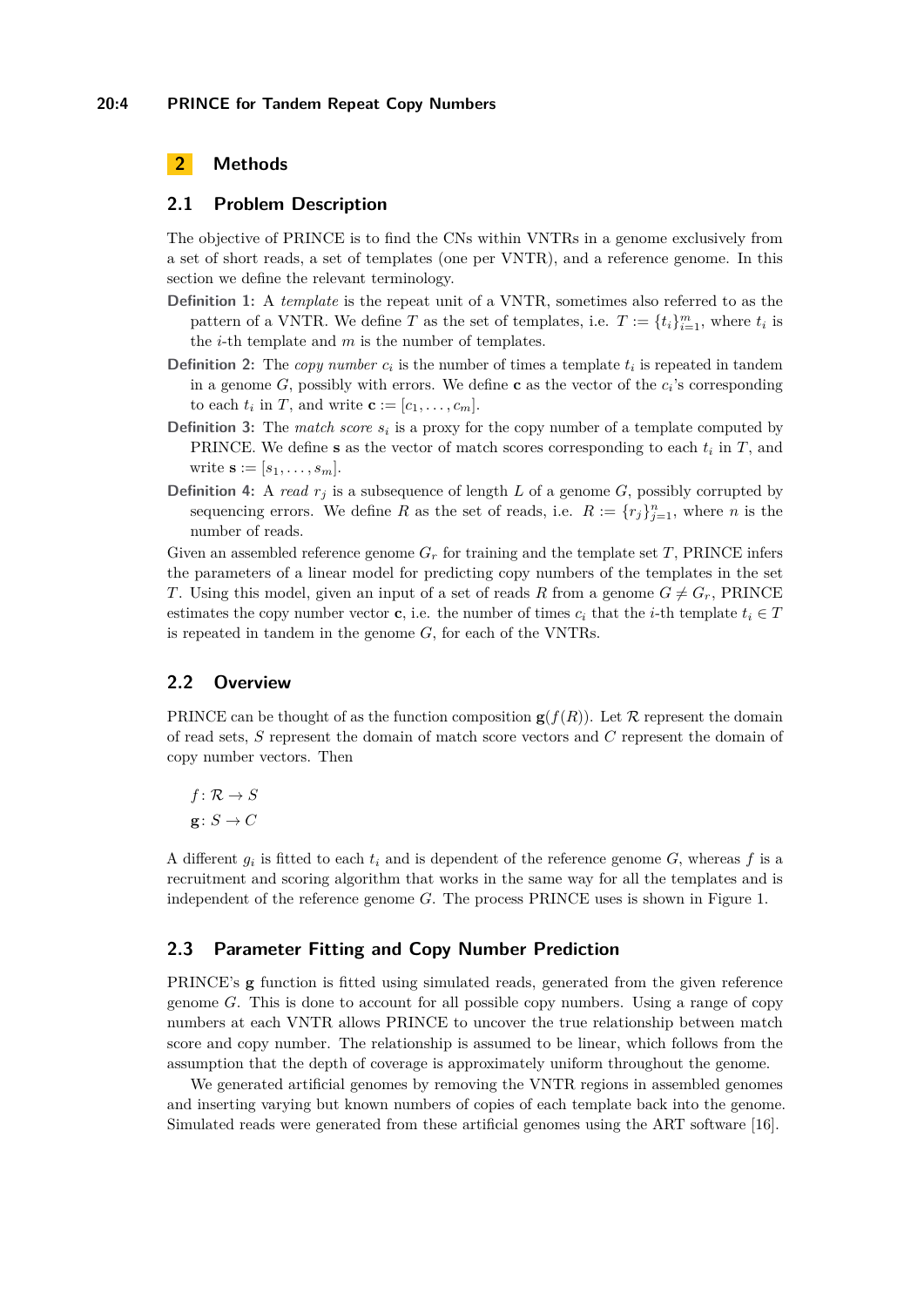<span id="page-4-0"></span>

**Figure 1** Flowchart of PRINCE. a. Reads are divided into mini-reads and low-quality mini-reads are discarded. b. Reads are compared against templates in two stages and match scores are computed. c. PRINCE uses the match scores to estimate copy numbers via a linear regression model.

From these artificial genome reads, PRINCE computes a vector of match scores  $\mathbf{s} = f(r)$ , as is described in the next section. PRINCE fits the linear function

$$
g_i(s_i) = a_i \cdot s_i - b_i = c_i
$$

for each template using a linear regression [\[10\]](#page-10-12), and uses this function to estimate copy numbers. By fitting the coverage depth ratio  $a_i$ , PRINCE becomes more robust to templatespecific coverage biases such as PCR bias or substitution errors, which can be influenced by template length [\[8,](#page-10-13) [26\]](#page-11-12). PRINCE also accounts for the presence of homologous short sequences that may be erroneously added to  $s_i$  during read recruitment by fitting the constant  $b_i$  to be subtracted. This assumes that the erroneously recruited reads are from stable genomic regions, an assumption that appears to hold given our results.

The parameters used in PRINCE by default come from two sets of simulated reads generated from 40 artificial *Mycobacterium tuberculosis* genomes each, made from 8 real assembled genomes [\[25,](#page-11-13) [22\]](#page-11-14) that had 1 to 5 copies of each template *t<sup>i</sup>* inserted, for a total of 80 sample points. The template set *T* we use is the standard 24-locus MIRU-VNTR [\[29,](#page-11-0) [30\]](#page-11-1).

### **2.4 Read Recruitment and Match Score Computation**

In order to determine whether a read comes from a given template, we compare one to the other. This can be a computationally expensive task. To overcome this, PRINCE divides each read into its *k*-splits (non-overlapping *k*-mers), which are defined as consecutive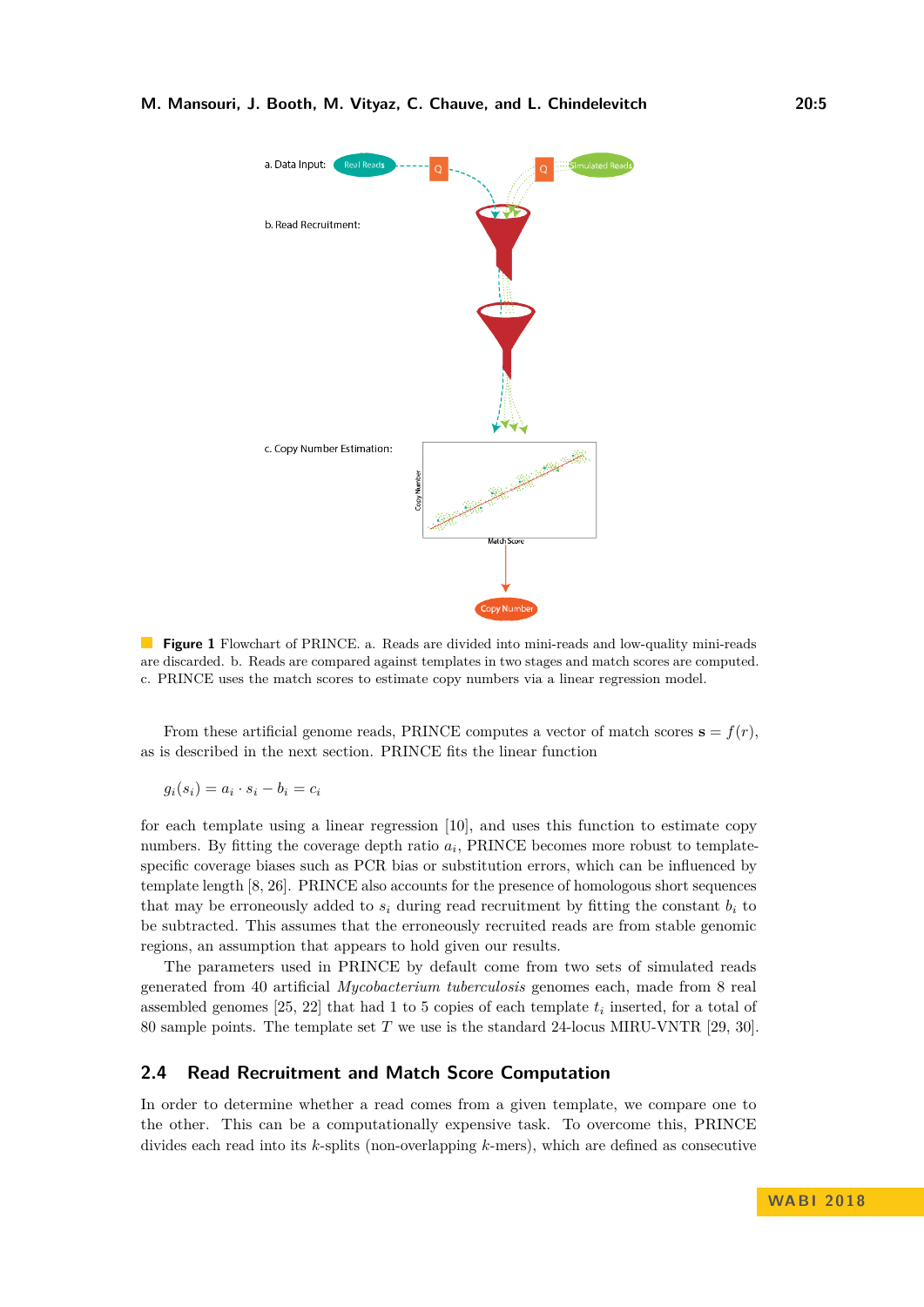#### **20:6 PRINCE for Tandem Repeat Copy Numbers**

non-overlapping substrings of length *k*. Here we use *k* = 25 as most commonly used read lengths are divisible by 25. We call each of the *k*-splits a "mini-read". In the first step, PRINCE discards low quality mini-reads, as measured by the average Phred score [\[9\]](#page-10-14). We use a previously suggested minimum quality threshold of 20 [\[18\]](#page-10-15).

PRINCE then performs a *k*-mer matching step. In this step all the *k*-mers of a mini-read, as well as its reverse complement (to allow for paired-end data), are compared to the unique *k*-mers of the template concatenated with itself (to allow for mini-reads that fall on the boundary between two copies) using a hash table. For this step, we use the smaller value  $k = 9$ , chosen via calibration. To ensure that the mini-read almost certainly comes from the VNTR region, only those reads with all *k*-mers matching a template *k*-mer (as determined via the hash table) are recruited.

The fraction of mini-reads that are recruited for template  $t_i$  out of all the ones that survive the quality filtering step gives the match score *s<sup>i</sup>* . The normalization by the number of surviving mini-reads ensures that all the read sets from the same genome have the same expected match score for the same VNTR, no matter what the read length or depth of coverage is.

# **2.5 Simulated Data Generation**

We generated a simulated dataset for testing PRINCE. 18 sets of reads were generated from 3 fully assembled genomes (Beijing-391, Beijing-like-1104, Beijing-like-35049) [\[25\]](#page-11-13) of 6 different kinds using ART: HiSeq 2500 profile with read length of 50bp, 100bp and 150bp, HiSeqX PCR free with read length of 150 bp, and MiSeq v3 with read lengths of 200bp and 250bp.

# **3 Results**

We have evaluated our method on three different datasets: the BC dataset (accession numbers are in Table 1 of the Supplementary Materials), the Beijing dataset, and a simulated dataset. Each one enabled us to explore the performance of our method under various conditions.

The BC dataset is a subset of the dataset collected in British Columbia from 2005 to 2014 [\[14\]](#page-10-16), and contains 5 sets of high quality, high coverage WGS reads, each one containing 5 *Mycobacterium tuberculosis* samples sharing the same MIRU-VNTR pattern. This dataset allowed us to test PRINCE under optimal conditions. The Beijing dataset [\[21\]](#page-11-15) contains 110 genomes belonging to the Beijing lineage of *Mycobacterium tuberculosis*, with variable quality and coverage, allowing us to explore their effects on performance. The copy numbers for these datasets were established using standard experimental protocols for VNTR copy number prediction [\[11\]](#page-10-17) which are known to occasionally have errors. According to one study, when done with a commercial kit, they have 88% reproducibility, and have lower reproducibility when done using other methods [\[6\]](#page-10-18). According to another study, some loci (templates) are more reproducible than others: reproducibility agreement rates are 98.9% and 91.3% for standard and hypervariable loci, respectively [\[24\]](#page-11-16).

The reason for introducing the simulated dataset is to be able to verify the method on a dataset with known copy numbers (ground truth). We have attempted to compare PRINCE to ExpansionHunter and CNVeM. Unfortunately, we were unable to use CNVeM as we could not successfully compile its source code. ExpansionHunter was designed to work for diploid organisms, and outputs two estimates and their confidence intervals. In order to correctly interpret the results, we used the median of the widest confidence interval, as suggested by the authors of ExpansionHunter.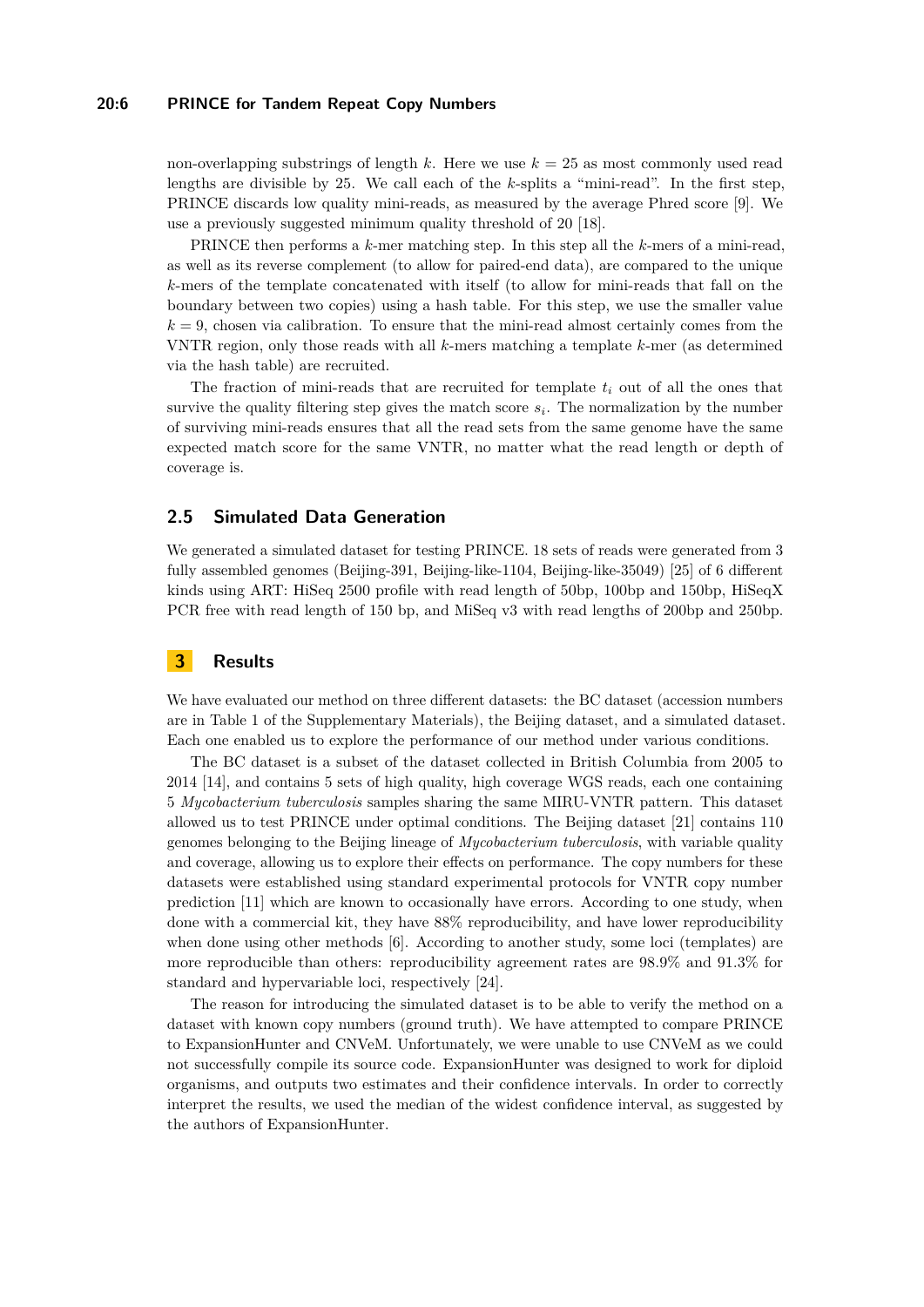# **3.1 Performance**

We expected PRINCE to perform better on simulated reads than on real reads as it was trained on reads produced by ART. Indeed, PRINCE had a mean absolute error (MAE) of 0.57 over all 24 VNTR regions and 18 simulated genomes, but the MAE increased to 0.80 for both the BC and Beijing datasets, which is somewhat worse than the simulated data. The drop in performance is likely due to dissimilarities between the simulated training data and the real datasets, due to factors that may include a higher presence of read errors and varying coverage in the real data. Fortunately, PRINCE accounts for differences in input in its match score. We tested how well it adapts to variability in the input on the Beijing dataset, which had the most variation in coverage and read quality.

There was no change in PRINCE's performance across different coverages  $(R^2 = 0.002)$ (Fig. [3\)](#page-8-0). We expect that performance might sharply decline at excessively low coverages as the variance of depth along the genome becomes more significant. However, for all reasonable coverages PRINCE's performance remains consistent.

PRINCE performed well on lower quality datasets (Fig. [4\)](#page-8-1). However there was a slight increase in MAE as read quality diminished  $(R^2 = 0.128)$ . We measured dataset quality by measuring the average Phred score per nucleotide.

PRINCE was trained on copy numbers between 1 and 5. Some real datasets have VNTR regions with copy numbers above 10. We wanted to know how well PRINCE can extrapolate to higher copy numbers. We simulated 27 datasets using ART from genomes with copy number insertions ranging from 1 to 90 (Fig. [5\)](#page-9-0). PRINCE exhibits a linear increase in MAE as copy number increases. However, PRINCE still has an MAE under 1 for copy numbers below 15. No VNTR in any genome from the two real datasets we used had a VNTR region with a copy number above 12. PRINCE may perform worse on higher copy numbers because  $g_i$  is trained on small copy numbers. Errors in the fitted parameter  $a_i$  are magnified as  $s_i$ increases, like when the number of copies increases. Although we only chose to train PRINCE with copy numbers from 1 to 5, PRINCE still performed well on the copy numbers seen in our testing datasets. PRINCE can be trained with arbitrarily high copy numbers, as long as the length of the repeat region does not become significant relative to the genome length and affect the depth of coverage calculation. Training PRINCE with high copy number data may be necessary when estimating high copy number VNTR regions.

#### **3.2 Comparison with ExpansionHunter**

PRINCE outperforms ExpansionHunter on all three datasets. ExpansionHunter had an MAE of 1.80 for the simulated dataset and 1.62 and 2.07 for the BC and Beijing datasets respectively, an error over twice that of PRINCE in each case. ExpansionHunter performs particularly poorly on the Beijing dataset, most likely due to the variable read quality.

We performed a per-template comparison with ExpansionHunter on our three datasets. PRINCE greatly outperforms ExpansionHunter on most templates, with a few exceptions.

More specifically, PRINCE performs worse than ExpansionHunter on locus 2163b on the BC dataset (Fig. [2a\)](#page-7-0). However, PRINCE performs relatively well on 2163b in the Beijing dataset (PRINCE : 1.15, ExpansionHunter : 3.70) (Fig. [2b\)](#page-7-0). The true values for these datasets were determined using traditional typing methods. Each locus is PCR-amplified using primers that align to the flanking regions of the VNTR, the resulting PCR products are then measured by standard gel electrophoresis and a copy number is inferred based on its size [\[11\]](#page-10-17). The insertion of DNA between VNTR flanking regions that does not resemble the template may cause some true values to be mislabelled. The average true value for 2163b in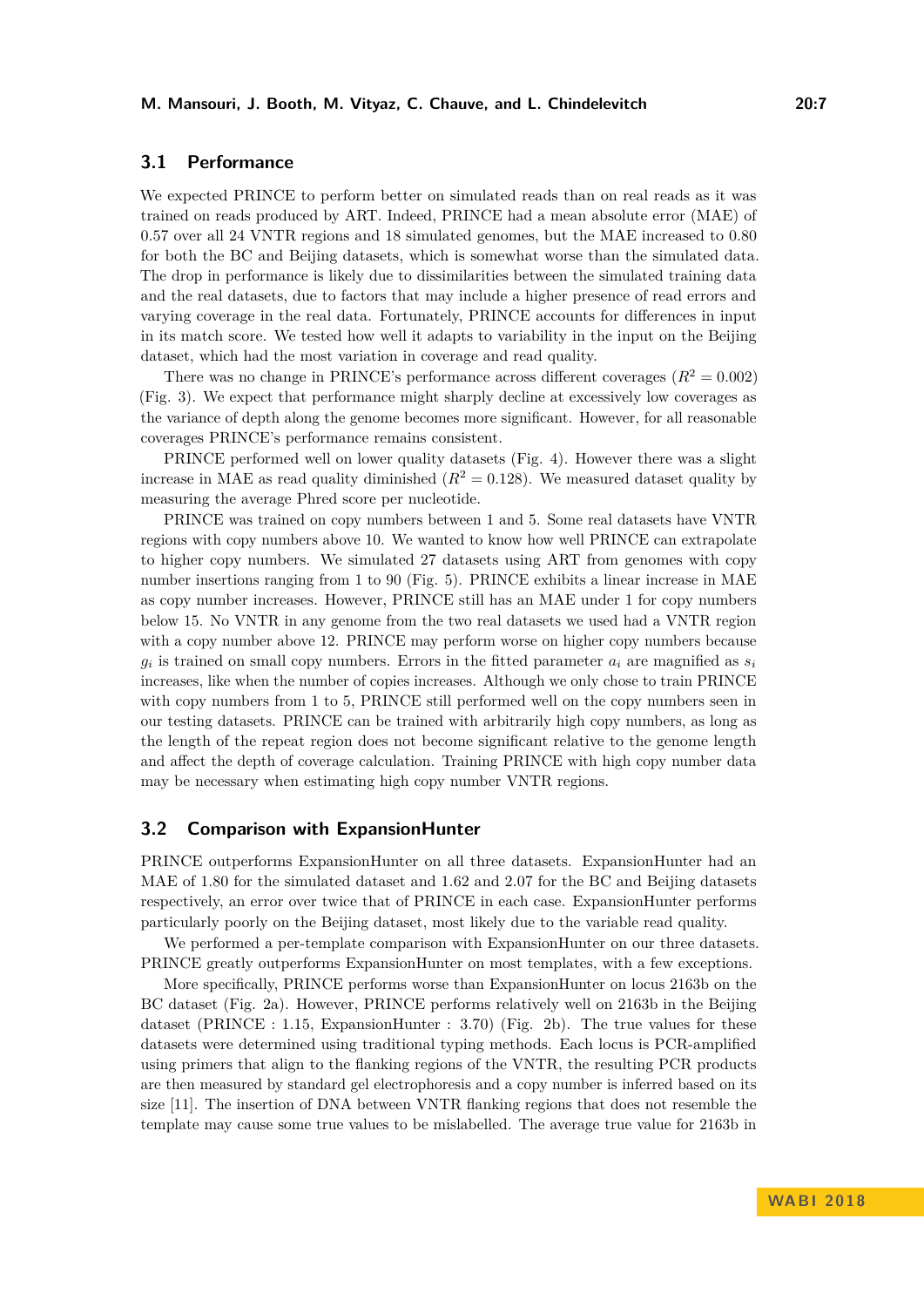<span id="page-7-0"></span>

**(c)** Simulated

**Figure 2** MAE for PRINCE and ExpansionHunter for BC, Beijing and simulated datasets.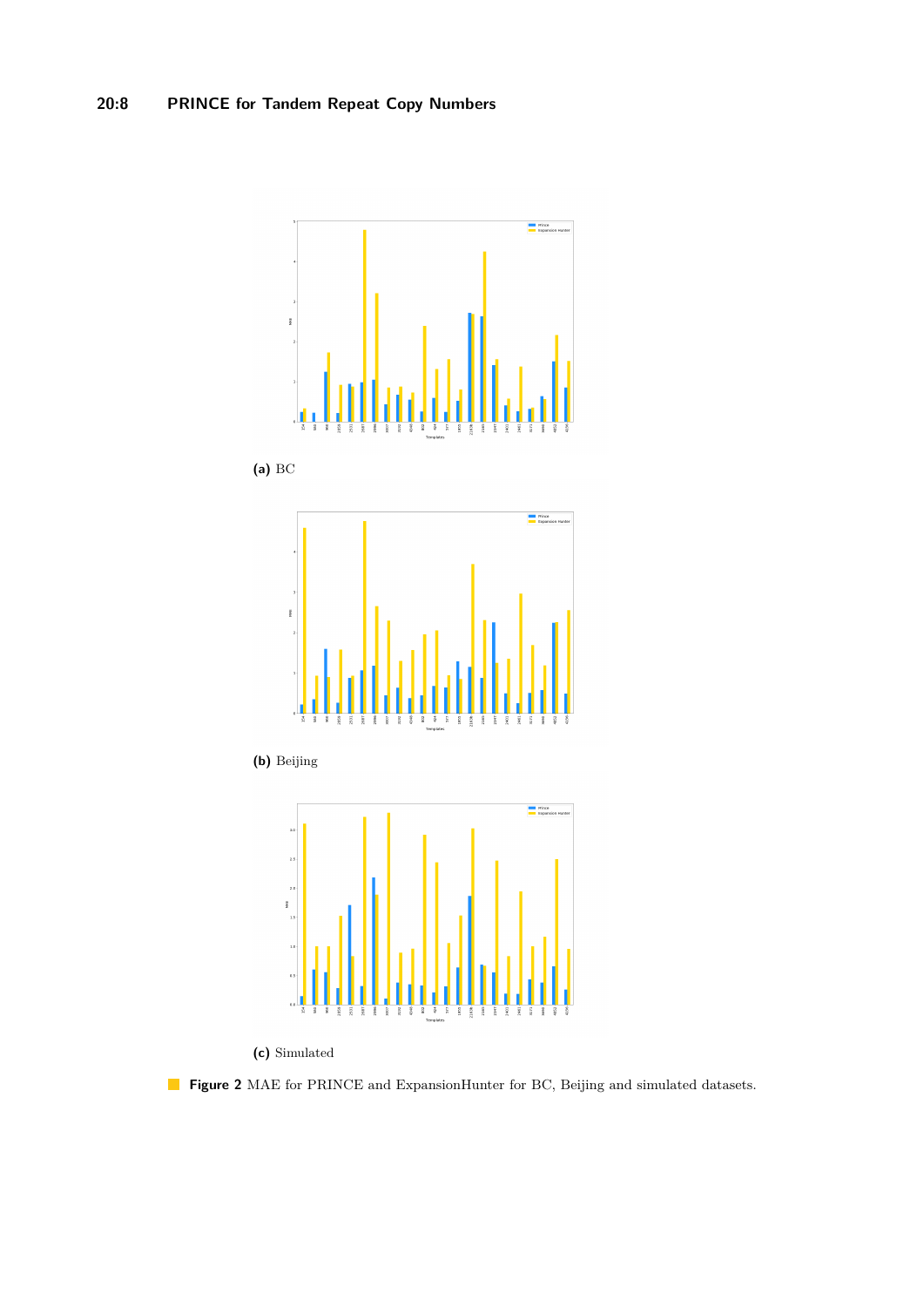<span id="page-8-0"></span>

<span id="page-8-1"></span>**Figure 3** MAE as a function of coverage over the Beijing dataset.



**Figure 4** MAE as a function of Phred score over the Beijing dataset.

the Beijing dataset was 5.51 compared to 3.00 in the BC dataset. The poor performance of PRINCE on 2163b might be due to incorrectly labeled true values. The poor performance seen on loci 2163b, 2531 and 2996 in the simulated dataset (Fig. [2c\)](#page-7-0), is more curious, as the reads come from assembled genomes. This may be due to using only three samples. Additionally, the three loci have the highest average copy number of all templates in the simulated genomes, at 8.66, 5 and 7 copies respectively. Again, training PRINCE with higher copy numbers may improve performance on these loci.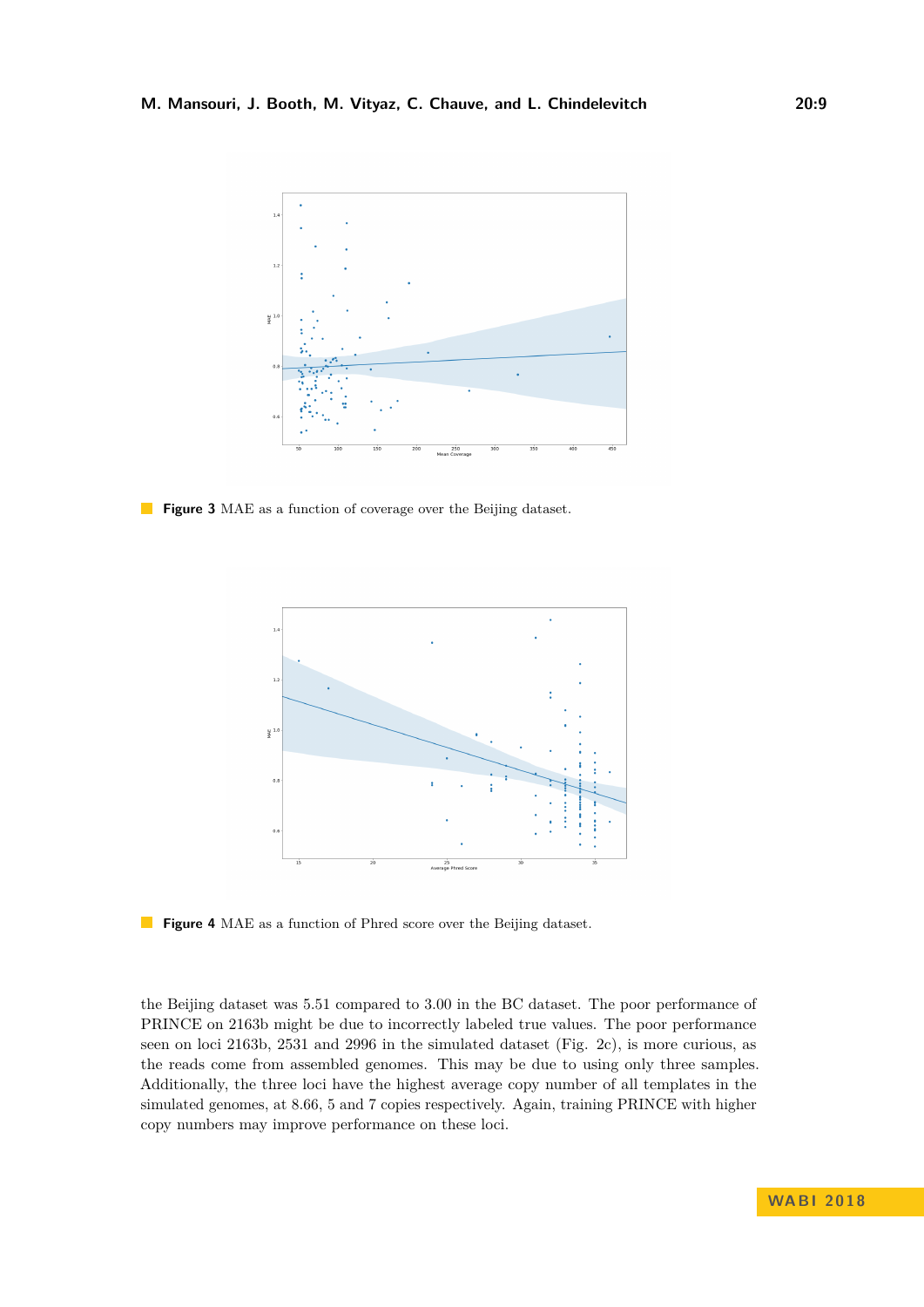<span id="page-9-0"></span>

**Figure 5** MAE as a function of copy number over the simulated dataset. Note that the relative error remains relatively constant over the full range of copy numbers explored.

### **3.3 Running Time**

With Illumina paired-end WGS data at 50x coverage, PRINCE takes an average of 156 seconds per genome to query. Training takes the same amount of time per genome; however, training may use hundreds of genomes. PRINCE allows for each genome to be processed in parallel, and we were able to train PRINCE using 80 genomes in under 5 minutes.

# **4 Conclusion**

PRINCE provides an accurate estimation of the CN within a VNTR region. PRINCE fits a linear regression to the relationship between CN and the estimated depth of coverage at each loci using simulated data. We provide an example of how it could be used to estimate the copy numbers for *Mycobacterium tuberculosis* genomes, where these values could be used to compare bacteria sequenced with WGS technology to those interrogated only at their VNTR loci. In the past, this could only be done with an experimental technique specialized for tandem repeat amplification, rather than computationally from WGS data.

As input, in addition to a reference genome PRINCE only requires a set of reads and a set of templates. Unlike the method described in TGS-TB [\[28\]](#page-11-11) that computes copy numbers exclusively for *Mycobacterium tuberculosis*, and requires reads of a minimum length of 300 base pairs and computes the copy number exclusively for predefined templates. PRINCE can be trained on any bacterial genome, can work with very short reads, and can use any set of templates.

Our work presents the first software tool that is designed to accurately infer copy numbers of VNTR templates directly from WGS data for any bacterial species. We believe that this will open the door to a comparison between historical isolates and modern-day ones, and facilitate the extraction of novel insights on the epidemiology and transmission patterns of important bacterial pathogens such as *Mycobacterium tuberculosis*, which we use here as an illustrative example.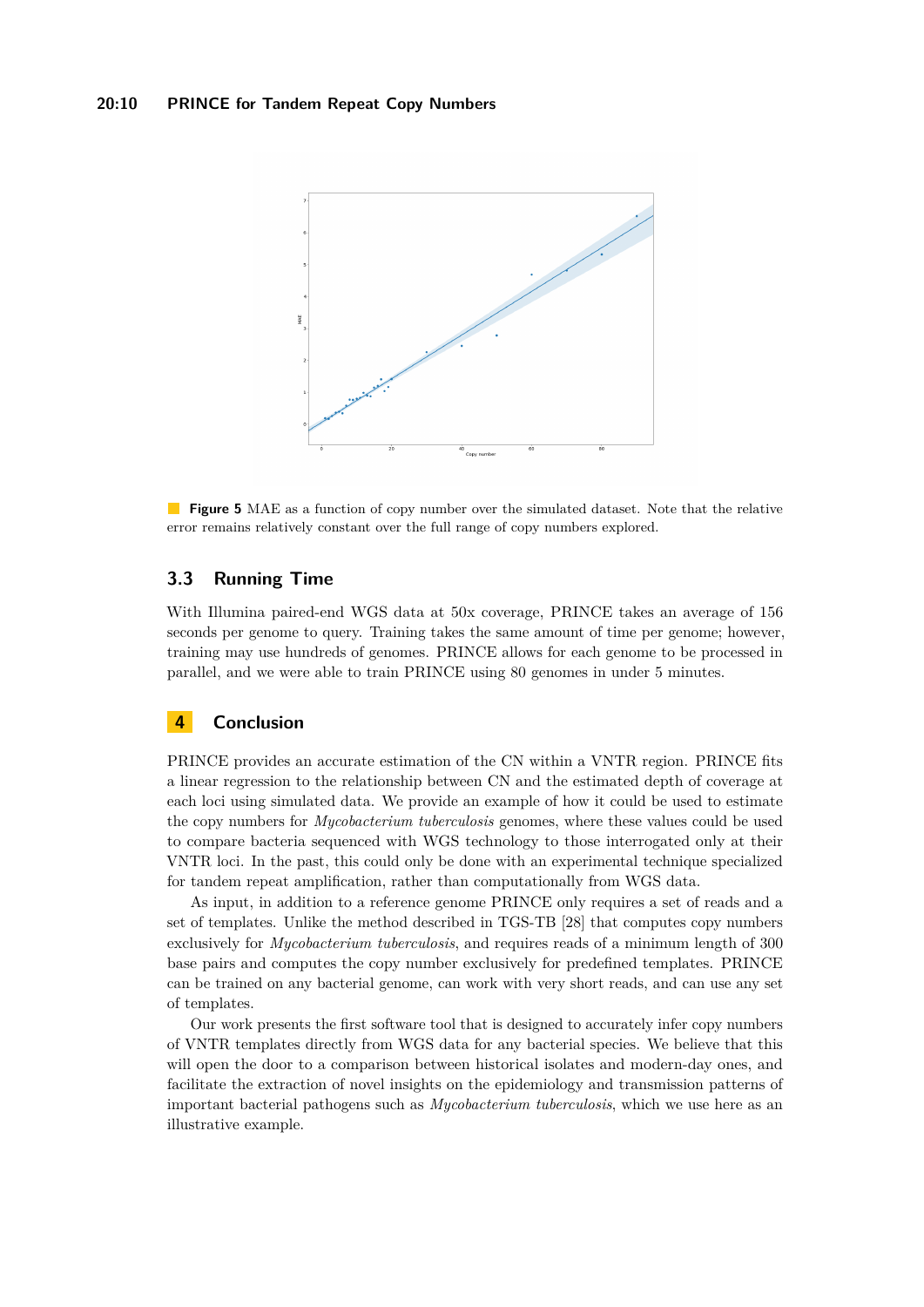| ×<br>۰. |  |  |
|---------|--|--|

#### **References**

- <span id="page-10-7"></span>**1** A Abyzov, A E Urban, M Snyder, and M Gerstein. CNVnator: an approach to discover, genotype, and characterize typical and atypical CNVs from family and population genome sequencing. *Genome Research*, 21(6):974–984, 2011.
- <span id="page-10-0"></span>**2** Lindstedt B. Multiple-locus variable number tandem repeats analysis for genetic fingerprinting of pathogenic bacteria. *Electrophoresis*, 26(13):2567–2582, 2005.
- <span id="page-10-9"></span>**3** M Bakhtiari, S Shleizer-Burko, M Gymrek, V Bansal, and V Bafna. Targeted genotyping of variable number tandem repeats with adVNTR. *bioRxiv*, 2017.
- <span id="page-10-6"></span>**4** MD Cao, E Tasker, K Willadsen, M Imelfort, S Vishwanathan, et al. Inferring short tandem repeat variation from paired-end short reads. *Nucleic Acids Research*, 42(3):e16–e16, 2013.
- <span id="page-10-3"></span>**5** F Coll, K Mallard, MD Preston, S Bentley, J Parkhill, et al. SpolPred: rapid and accurate prediction of *Mycobacterium tuberculosis* spoligotypes from short genomic sequences. *Bioinformatics*, 28(22):2991–2993, 2012.
- <span id="page-10-18"></span>**6** JL De Beer, K Kremer, C Ködmön, P Supply, D Van Soolingen, Global Network for the Molecular Surveillance of Tuberculosis 2009, et al. First worldwide proficiency study on variable-number tandem-repeat typing of *Mycobacterium tuberculosis* complex strains. *Journal of Clinical Microbiology*, 50(3):662–669, 2012.
- <span id="page-10-8"></span>**7** E Dolzhenko, JJFA van Vugt, RJ Shaw, MA Bekritsky, M van Blitterswijk, et al. Detection of long repeat expansions from PCR-free whole-genome sequence data. *Genome Research*, 27(11):1895–1903, 2017.
- <span id="page-10-13"></span>**8** M Escalona, S Rocha, and D Posada. A comparison of tools for the simulation of genomic next-generation sequencing data. *Nature Reviews Genetics*, 17(8):459, 2016.
- <span id="page-10-14"></span>**9** B Ewing, L Hillier, MC Wendl, and P Green. Base-calling of automated sequencer traces using Phred. I. Accuracy assessment. *Genome Research*, 8(3):175–185, 1998.
- <span id="page-10-12"></span>**10** J Friedman, T Hastie, and R Tibshirani. *The Elements of Statistical Learning*, volume 1. Springer Series in Statistics New York, 2001.
- <span id="page-10-17"></span>**11** R Frothingham and WA Meeker-O'Connell. Genetic diversity in the *Mycobacterium tuberculosis* complex based on variable numbers of tandem DNA repeats. *Microbiology*, 144(5):1189–1196, 1998.
- <span id="page-10-10"></span>**12** Y Gelfand, Y Hernandez, J Loving, and G Benson. VNTRseek - a computational tool to detect tandem repeat variants in high-throughput sequencing data. *Nucleic Acids Research*, 42(14):8884–8894, 2014.
- <span id="page-10-4"></span>**13** S Goodwin, JD McPherson, and WR McCombie. Coming of age: ten years of nextgeneration sequencing technologies. *Nature Reviews Genetics*, 17(6):333–351, 2016.
- <span id="page-10-16"></span>**14** JL Guthrie, C Kong, D Roth, D Jorgensen, M Rodrigues, et al. Molecular epidemiology of tuberculosis in British Columbia, Canada–a 10-year retrospective study. *Clinical Infectious Diseases*, 2017.
- <span id="page-10-5"></span>**15** M Gymrek, D Golan, S Rosset, and Y Erlich. lobSTR: a short tandem repeat profiler for personal genomes. *Genome Research*, 22(6):1154–1162, 2012.
- <span id="page-10-11"></span>**16** W Huang, L Li, JR Myers, and GT Marth. ART: a next-generation sequencing read simulator. *Bioinformatics*, 28(4):593–594, 2012.
- <span id="page-10-2"></span>**17** T Jagielski, J van Ingen, N Rastogi, J Dziadek, PK Mazur, and J Bielecki. Current methods in the molecular typing of *Mycobacterium tuberculosis* and other mycobacteria. *BioMed Research International*, 2014(645802), 2014.
- <span id="page-10-15"></span>**18** P Liao, GA Satten, and Y Hu. PhredEM: a Phred-score-informed genotype-calling approach for next-generation sequencing studies. *Genetic Epidemiology*, 41(5):375–387, 2017.
- <span id="page-10-1"></span>**19** B Mathema, NE Kurepina, PJ Bifani, and BN Kreiswirth. Molecular epidemiology of *Tuberculosis*: Current Insights. *Clinical Microbiology Reviews*, 19(4):658–685, 2006.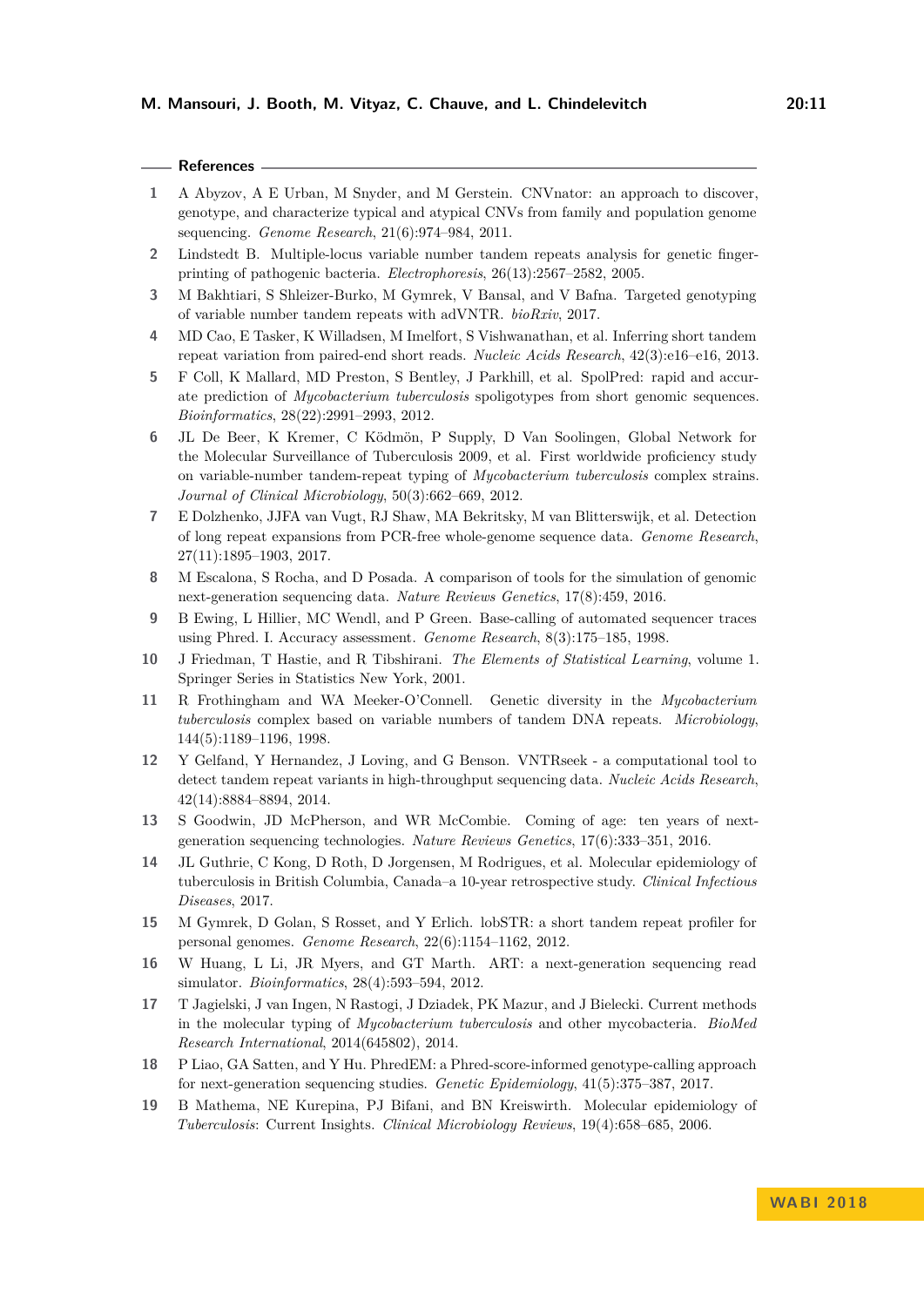#### **20:12 PRINCE for Tandem Repeat Copy Numbers**

- <span id="page-11-2"></span>**20** CJ Meehan, P Moris, TA Kohl, J Pečerska, S Akter, et al. The relationship between transmission time and clustering methods in *Mycobacterium tuberculosis* epidemiology. *bioRxiv*, 2018.
- <span id="page-11-15"></span>**21** M Merker, C Blin, S Mona, N Duforet-Frebourg, S Lecher, et al. Evolutionary history and global spread of the *Mycobacterium tuberculosis* Beijing lineage. *Nature Genetics*, 47(3):242–249, 2015.
- <span id="page-11-14"></span>**22** T Miyoshi-Akiyama, K Satou, M Kato, A Shiroma, K Matsumura, et al. Complete annotated genome sequence of *Mycobacterium tuberculosis* (Zopf) Lehmann and Neumann (ATCC35812)(Kurono). *Tuberculosis*, 95(1):37–39, 2015.
- <span id="page-11-3"></span>**23** CA Nadon, E Trees, LK Ng, E Møller Nielsen, A Reimer, et al. Development and application of MLVA methods as a tool for inter-laboratory surveillance. *Euro Surveillance*, 18(35), 2013.
- <span id="page-11-16"></span>**24** V Nikolayevskyy, A Trovato, A Broda, E Borroni, D Cirillo, and F Drobniewski. MIRU-VNTR genotyping of *Mycobacterium tuberculosis* strains using QIAxcel technology: A multicentre evaluation study. *PLoS One*, 11(3):e0149435, 2016.
- <span id="page-11-13"></span>**25** JG Rodríguez, C Pino, A Tauch, and MI Murcia. Complete genome sequence of the clinical Beijing-like strain *Mycobacterium tuberculosis* 323 using the PacBio real-time sequencing platform. *Genome Announcements*, 3(2):e00371–15, 2015.
- <span id="page-11-12"></span>**26** MG Ross, C Russ, M Costello, A Hollinger, NJ Lennon, et al. Characterizing and measuring bias in sequence data. *Genome Biology*, 14(5):R51, 2013.
- <span id="page-11-4"></span>**27** SL Salzberg and JA Yorke. Beware of mis-assembled genomes. *Bioinformatics*, 21(24):4320– 4321, 2005.
- <span id="page-11-11"></span>**28** T Sekizuka, A Yamashita, Y Murase, T Iwamoto, S Mitarai, S Kato, and M Kuroda. TGS-TB: Total genotyping solution for *Mycobacterium tuberculosis* Using Short-Read Whole-Genome Sequencing. *PLoS One*, 10(11):e0142951, 2015.
- <span id="page-11-0"></span>**29** P Supply. Multilocus Variable Number Tandem Repeat genotyping of *Mycobacterium tuberculosis*. Technical report, Institut de Biologie/Institut Pasteur de Lille, 2005.
- <span id="page-11-1"></span>**30** P Supply, C Allix, S Lesjean, M Cardoso-Oelemann, S Rüsch-Gerdes, et al. Proposal for standardization of optimized mycobacterial interspersed repetitive unit-variable-number tandem repeat typing of *Mycobacterium tuberculosis*. *Journal of Clinical Microbiology*, 44(12):4498–4510, 2006.
- <span id="page-11-5"></span>**31** DW Ussery, TM Wassenaar, and S Borini. *Computing for Comparative Microbial Genomics: Bioinformatics for Microbiologists*, volume 8 of *Computational Biology*. Springer, 2009.
- <span id="page-11-10"></span>**32** Z Wang, F Hormozdiari, W Yang, E Halperin, and E Eskin. CNVeM: copy number variation detection using uncertainty of read mapping. *Journal of Computational Biology*, 20(3):224– 236, 2013.
- <span id="page-11-6"></span>**33** T Willems, D Zielinski, J Yuan, A Gordon, M Gymrek, and Y Erlich. Genome-wide profiling of heritable and de novo STR variations. *Nature Methods*, 14(6):590, 2017.
- <span id="page-11-7"></span>**34** AE Woerner, JL King, and B Budowle. Fast STR allele identification with STRait Razor 3.0. *Forensic Science International: Genetics*, 30:18–23, 2017.
- <span id="page-11-9"></span>**35** S Yoon, Z Xuan, V Makarov, K Ye, and J Sebat. Sensitive and accurate detection of copy number variants using read depth of coverage. *Genome Research*, 19(9):1586–1592, 2009.
- <span id="page-11-8"></span>**36** M Zhao, Q Wang, Q Wang, P Jia, and Z Zhao. Computational tools for copy number variation (CNV) detection using next-generation sequencing data: features and perspectives. *BMC Bioinformatics*, 14(11):S1, 2013.